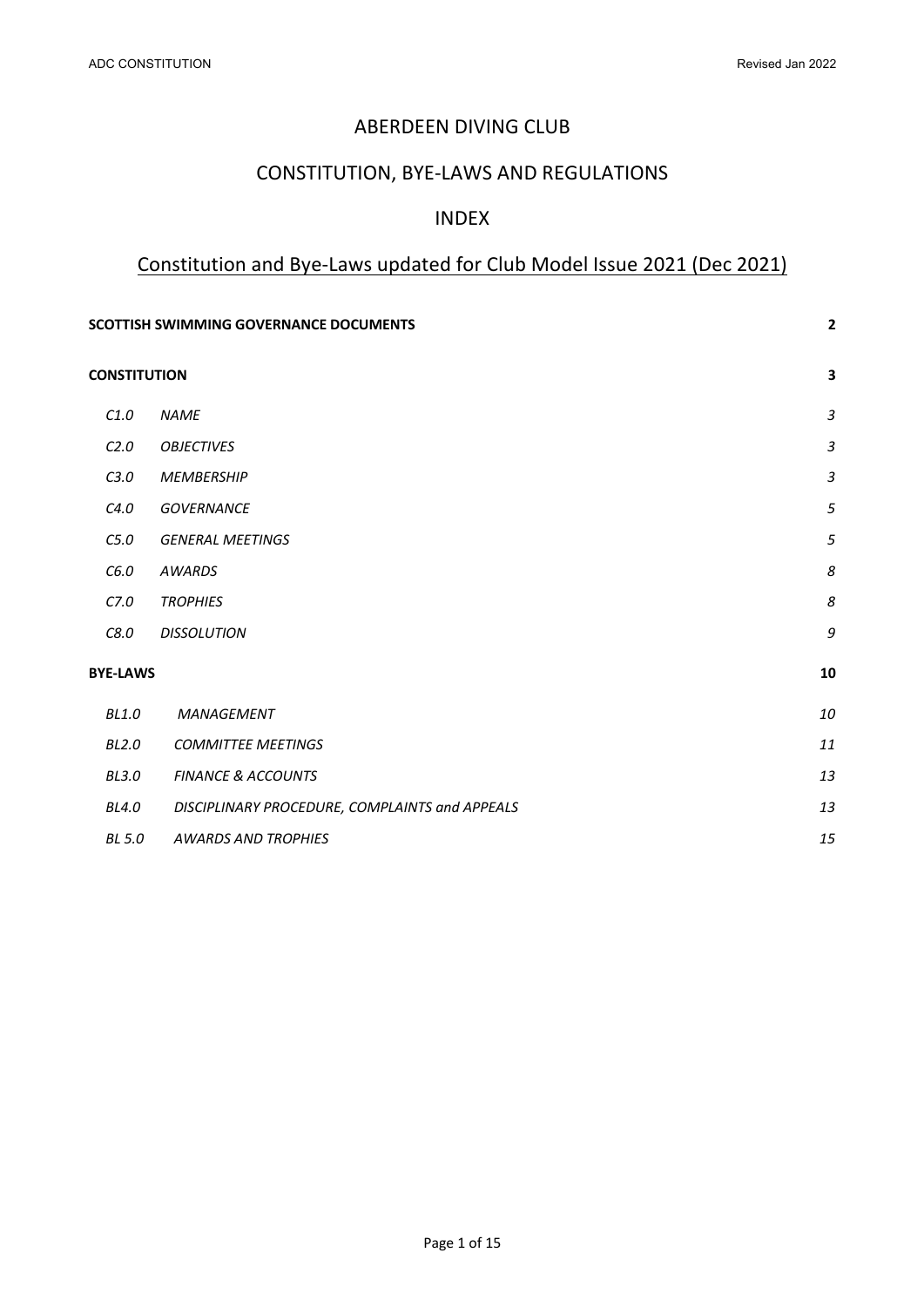# SCOTTISH SWIMMING GOVERNANCE DOCUMENTS

### **Scottish Swimming Maintained Policies/Regulations (refer to Scottish Swimming)**

Links to the relevant parts of the Scottish Swimming web site (**www.scottishswimming.com**) for the Scottish Swimming Policies are found at **www.scottishswimming.com/clubs/manage-yourclub/governance-documents.**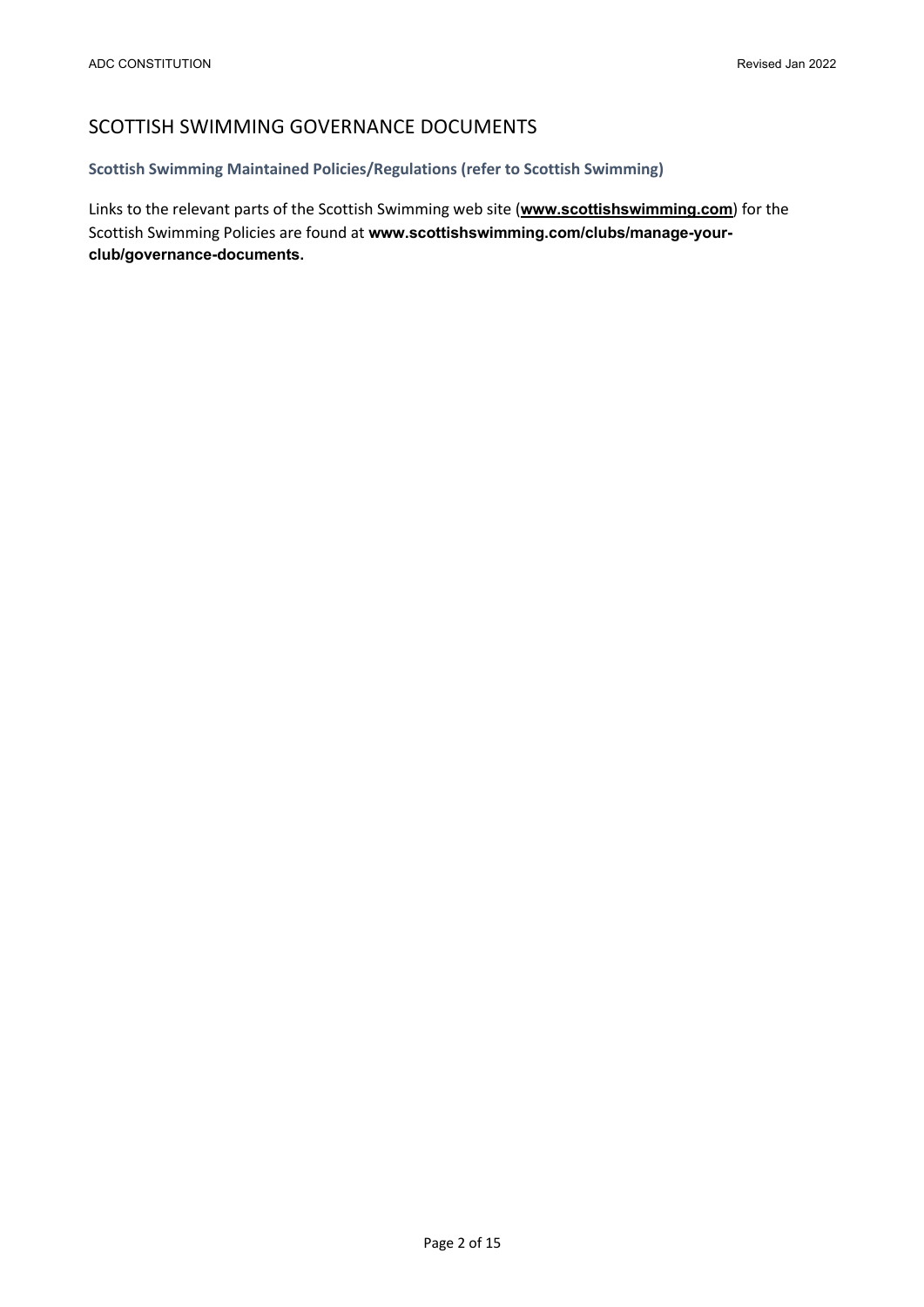# **CONSTITUTION**

### **C1.0 NAME**

**C1.1 The Club shall be called Aberdeen Diving Club (Hereinafter referred to as the Club)**

### **C2.0 OBJECTIVES**

- **C2.1 The objectives of the Club shall be to:**
	- a) Advance the public participation in Diving by promoting and managing the teaching, knowledge and practice of the sport in accordance with paragraph C2.1 of the SASA Constitution where relevant.
	- b) Predominantly provide a diving club for the City of Aberdeen and surrounding areas for both training, competition, and recreation pathways.

### **C3.0 MEMBERSHIP**

- **C3.1 The membership shall consist of the following categories:**
	- a) Adult Member

An Adult is an individual 16 years and over.

- I. Club Volunteer Technical Official A member who volunteers for their club and who holds a current technical official qualification issued by a recognised governing body for aquatics.
- II. Club Volunteer A member who is not a competitor, who volunteers for their club in any capacity at any time.
- III. Teacher and Coach A member who holds a current teaching or coaching qualification relevant to their discipline, issued by a recognised governing body for Aquatics i.e. SASA, ASA, WASA, British Swimming or an international equivalent.
- IV. Competing member 16 years or over.
- b) Junior Member

A Junior is an individual 15 years or under (Not as defined in Scottish Swimming Company Rule R4.5.6. which refers to Championship and Meets, Eligibility)

- I. A member under the age of 16 who competes in one of the supported disciplines.
- II. A member who between the age of 14 and 15 who volunteers within one or more of the disciplines.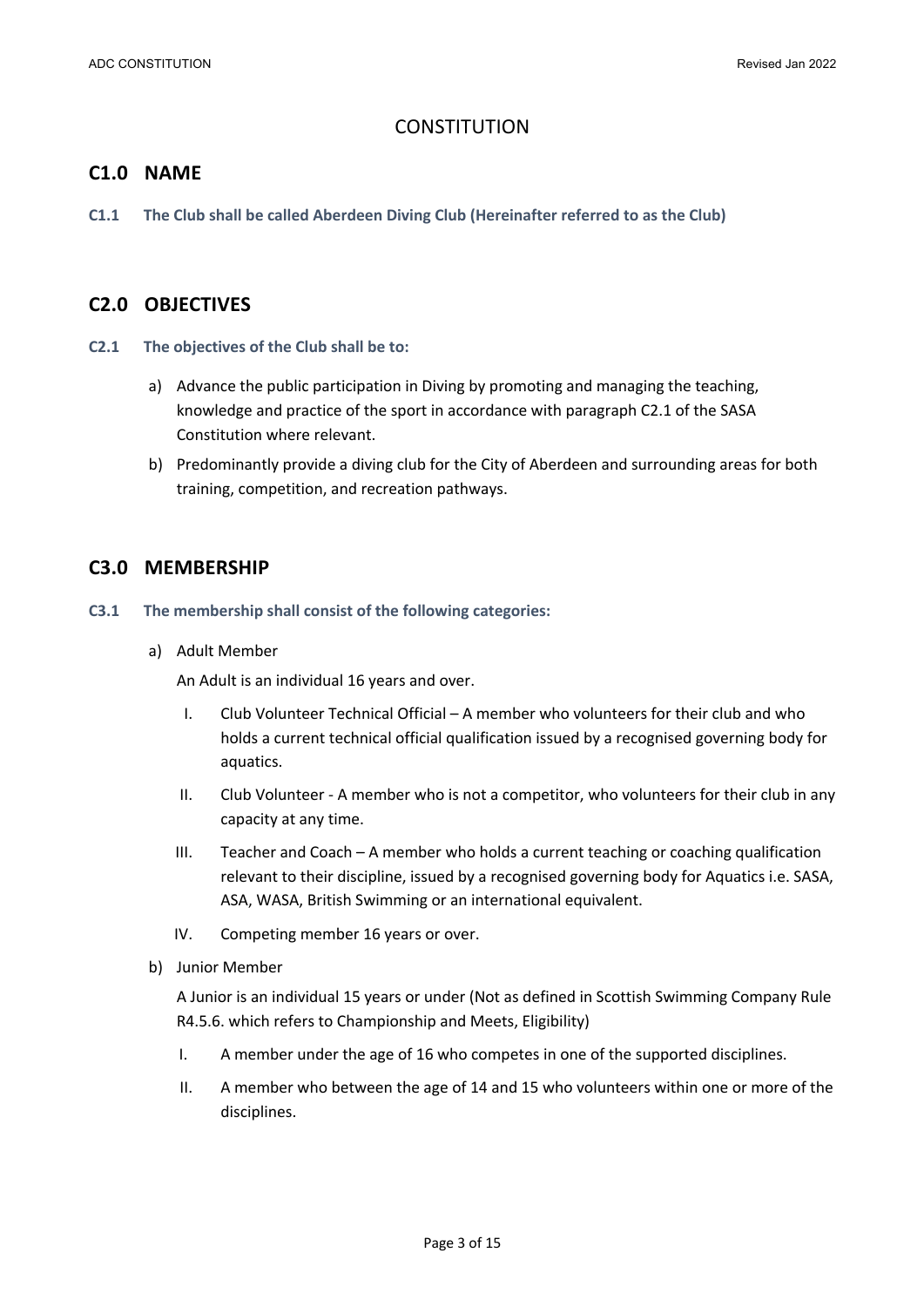c) Life Member

Life membership will be given to Individuals who the Committee feel deserve this award. Presented at the AGM when necessary and award reviewed annually.

d) Associate Member.

#### **C3.2 Membership fees shall be as agreed at each Annual General Meeting.**

- *C3.2.1 The Membership fees of existing members (agreed at the AGM) shall become due in March each year and those of new members on the date of acceptance for membership.*
- *C3.2.2 Members not renewing by 31 May will be deemed to be non-members and will be notified in writing accordingly.*
- *C3.2.3 All members will be excluded from taking part in any of the Clubs activities, competitions or meetings until their annual subscription is paid. They also may be excluded if their club fees are not up to date.*
- **C3.3 All Club Members must be registered with the SASA in accordance with the categories defined in SASA Constitution C3.3.3.**
- **C3.4 All members joining the Club shall be deemed to accept the terms of this Constitution, the Club Bye-Laws and any Regulations adopted by the Club.**
- **C3.5 A member wishing to resign from the Club shall inform the Secretary in writing.**
- **C3.6 A Club member wishing to change their 1st or 2nd Claim Club must do so in accordance with SS Company Rule R5.2.**
- **C3.7 The Management Committee shall have the power to turn down an application for membership, provided they act in accordance with paragraph C3.7.1.**
	- *C3.7.1 When an application for membership is turned down by the Management Committee, the applicant must be advised of the reason and their right of appeal to Scottish Swimming, in writing.*
- *C3.8* **There will be a strong link between the Scottish Swimming affiliated Aberdeen Sports Village Swim School and the club.**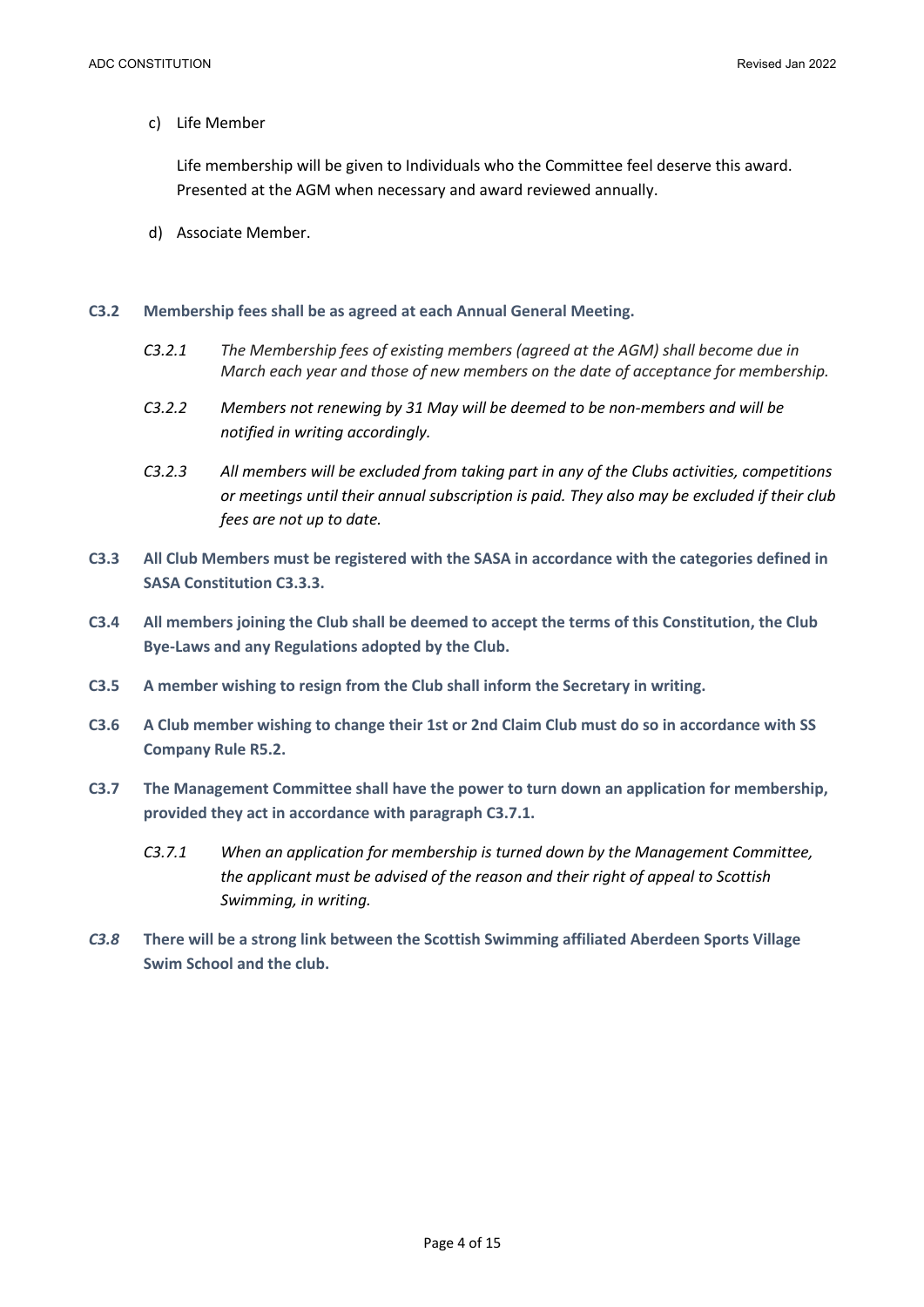# **C4.0 GOVERNANCE**

- **C4.1 The Club and its members shall be subject to and bound by, the Scottish Swimming Governance Documentation (SASA Constitution, Company Articles and Company Rules) and the appropriate SASA District Rules.**
- **C4.2 The Club shall comply with the Scottish Swimming Codes of Conduct, Ethics and wellbeing and Protection Policies.**
- **C4.3 The Club shall be governed by its Constitution, Bye-Laws and Regulations.**
- **C4.4 Amendments to the Constitution shall only be made at a General Meeting, provided at least a two thirds majority of those present and voting is secured.**
- **C4.5 Amendments to the Bye-Laws shall only be made at a General Meeting provided a simple majority of those present and voting is secured.**
- **C4.6 The Management Committee shall have the power to publish and enforce such Regulations as the Committee feels necessary to govern the activities of the Club.**

# **C5.0 GENERAL MEETINGS**

- **C5.1 General**
	- *C5.1.1 Notices*

At least 28 days' notice and the Agenda shall be given to all adult and life members of any General Meeting.

### *C5.1.2 Attendance*

All Adult Members and Life Members are entitled to attend, take part and vote unless specifically excluded from doing so by the Club's Constitution. A parent/guardian, who is not a Club Member, is entitled to attend and take part on behalf of a Junior Member.

- *C5.1.3 Voting*
	- a) With the exception of changes to the Constitution, decisions put to a vote shall be resolved by simple majority at General Meetings.
	- b) Voting shall be by a show of hands unless decided otherwise by a majority of those attending the meeting.

### *C5.1.4 Quorum*

The quorum at General Meetings shall be three Officers of the Club plus five members eligible to vote.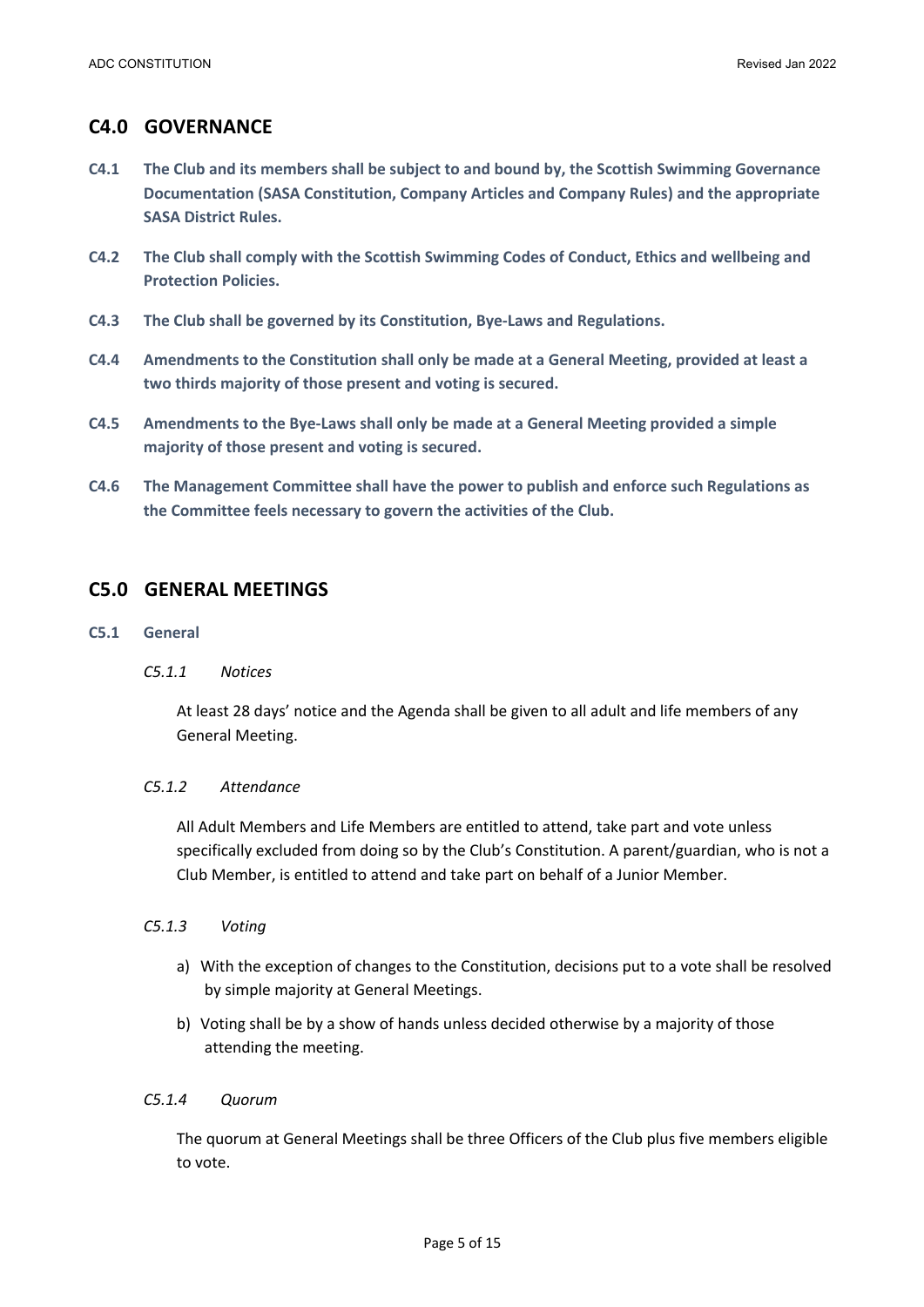#### *C5.1.5 Changes to the Constitution and Bye-Laws*

a) A proposal to change the Constitution or Bye-Laws must be submitted in writing to the Secretary, signed by two members eligible to vote at a General Meeting.

#### *C5.1.6 Conduct of Business*

The conduct of business shall be in accordance with Scottish Swimming Company Rules Section R16.

#### **C5.2 Annual General Meeting (AGM)**

- *C5.2.1 The Club shall hold an Annual General Meeting in the month of June to:*
	- a) Approve the minutes of the previous year's AGM.
	- b) Receive reports from the President and Secretary.
	- c) Receive a report from the Treasurer and approve the Annual Accounts.
	- d) Receive a report from the Auditor(s) / Independent Examiner(s).
	- e) Elect Management Committee Members.
	- f) Appoint Auditor(s) / Independent Examiner(s) for the Club's Accounts.
	- g) Consider changes to the Constitution.
	- h) Consider changes to the Bye-Laws.
	- i) Present Life Membership(s).
	- j) Deal with other relevant business
- *C5.2.2 The Secretary shall give written notice of not less than 28 (twenty-eight) days prior to the date of the AGM. This notice shall be published on the Club notice board (if applicable) and circulated to all Adult and Life Members.*
- *C5.2.3 Appended to the notice of intimation of an AGM shall be the Agenda, minutes of the last AGM, a note of the process governing alteration to the Constitution, Bye-Laws and nomination for the Management Committee.*
- *C5.2.4 Nominations for Officers of the Club and other members of the Management Committee shall be submitted in writing, signed by two Adult or Life Members and the nominee, to the Secretary no later than 10 days prior to the AGM.*
- *C5.2.5 Proposed alterations to the Constitution and Bye-Laws and notices of motion must be received by the Secretary not later than 10 days prior to the AGM.*
- *C5.2.6 The Secretary shall arrange for all nominations and proposed alterations to governance to be circulated at least seven days before the meeting. The format of the circulation shall be agreed by the Management Committee.*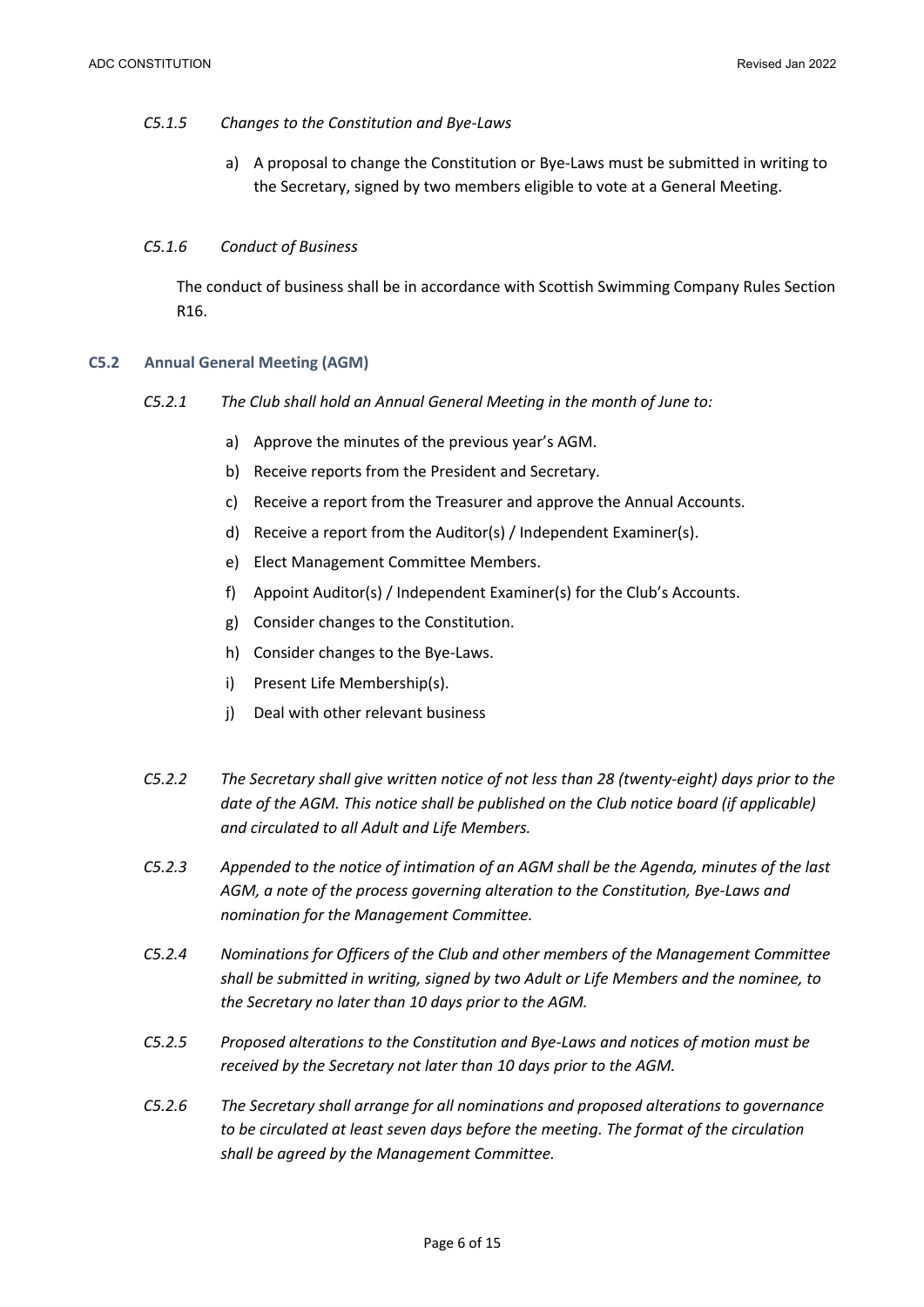#### *C5.2.7 The business for an AGM shall include:*

- a) President's Remarks
- b) Apologies for Absence
- c) Approval of minutes from previous AGM & matters arising.
- d) Hon. Secretary Report
- e) Head Coaches report
- f) Team Managers Report
- g) Financial Report
- h) Proposed changes to Constitution
- i) Proposed changes to Bye-Laws
- j) Notices of motion
- k) Election of Management Committee Members
- l) Appointment of Auditors / Independent Examiners
- m) Appointment of Honorary President & Honorary Vice President(s)
- n) Life Membership Awards
- o) Other relevant business

#### **C5.3 Extraordinary General Meeting (EGM)**

- *C5.3.1 An Extraordinary General Meeting shall be called by an application in writing to the Secretary supported by at least fifteen Adult Members of the Club. The Management Committee shall also have the power to call an EGM by decision of a simple majority of its members at a Management Committee Meeting.*
- *C5.3.2 The Secretary will give notice, in writing of all Extraordinary General Meetings, stating the Agenda, to all Adult and Life Members at least 28 days prior to such meetings being held.*
- *C5.3.3 The order of Business for an EGM shall be:*
	- a) President's Remarks
	- b) Apologies for Absence.
	- c) Business to be transacted of which due notice has been given.
- *C5.3.4 No business shall be transacted at the EGM other than business of which due notice has been given.*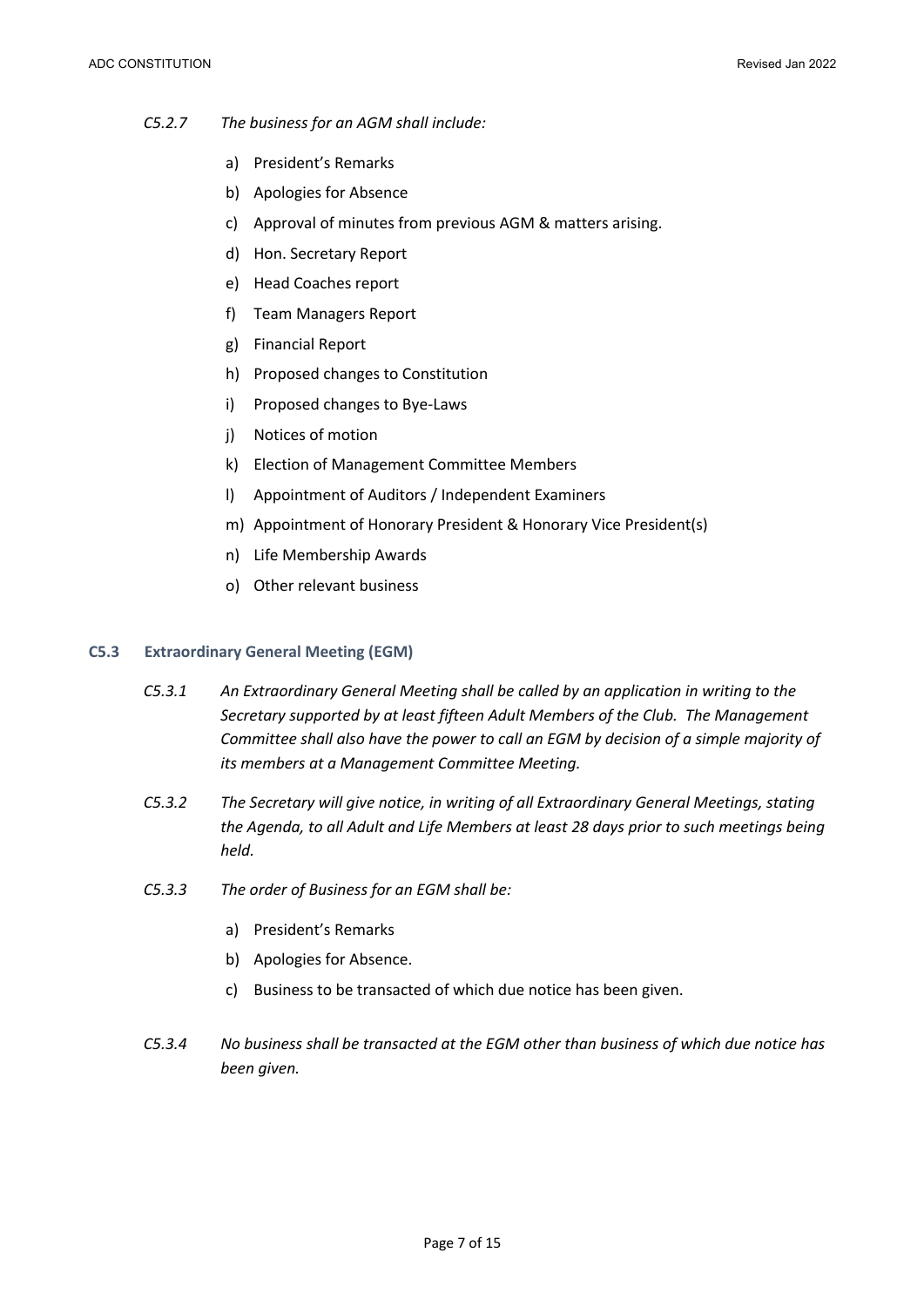#### **C5.4 Management Committee Meetings**

- *C5.4.1 The club shall hold management committee meetings no less frequently than every three (3) months.*
- *C5.4.2 A management committee meeting shall be called by the secretary when there is business to transact or on request of an officer of the club or by an application in writing by at least seven adult members of the club.*
- *C5.4.3 A quorum for management committee meetings shall be at least one officer and five (5) committee members.*
- *C5.4.4 The business of the meeting shall be enacted in accordance with Section 2 of the byelaws.*

### **C6.0 AWARDS**

#### **C6.1 Life Membership**

- *C6.1.1 Life membership may be presented to person(s) who have given outstanding service, over many years, to the Club and shall be presented at the Annual General Meeting or at any other time decreed suitable by the Management Committee.*
- *C6.1.2 A recommendation for Life Membership may be made by any Adult or Life Member to the Secretary for submission to the Management Committee. Full details of the nominee's service should be included with the recommendation.*
- *C6.1.3 In the event that a Life Membership should require to be removed from any recipient, the Management Committee will make the decision to rescind and notify the Member concerned.*
- *C6.1.4 All other awards across all disciplines shall be as set out in section 5 of the bye-laws.*

### **C7.0 TROPHIES**

- **C7.1 All trophies belong to the Club in perpetuity and cannot be won outright.**
- **C7.2 The Club Treasurer shall act as Trustee of Club Trophies.**
- **C7.3 The winner of a Club trophy shall guarantee safe custody and return of the trophy when requested by the Management Committee.**
- **C7.4 The Club shall be responsible for arranging and funding the engraving of the winner's name on all Club trophies.**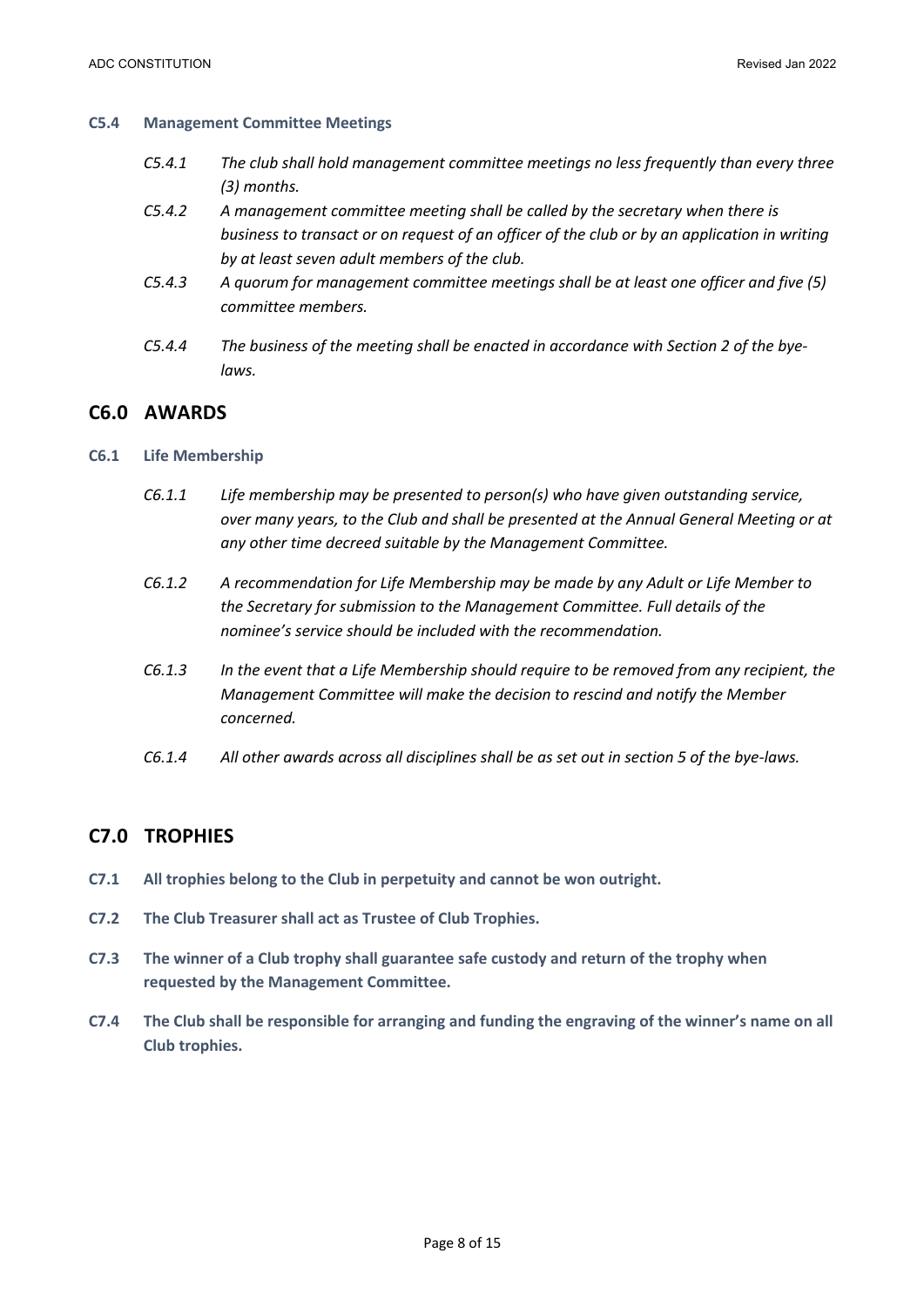## **C8.0 DISSOLUTION**

- **C8.1 In the event of the dissolution of the Club, any funds, property, and other assets shall not be distributed amongst the members of the Club in any way whatsoever but shall be applied towards the objectives of Scottish Swimming and retained within Aberdeen Sports Village for the development of diving.**
- **C8.2 So long as four members agree to support the Club it cannot be dissolved.**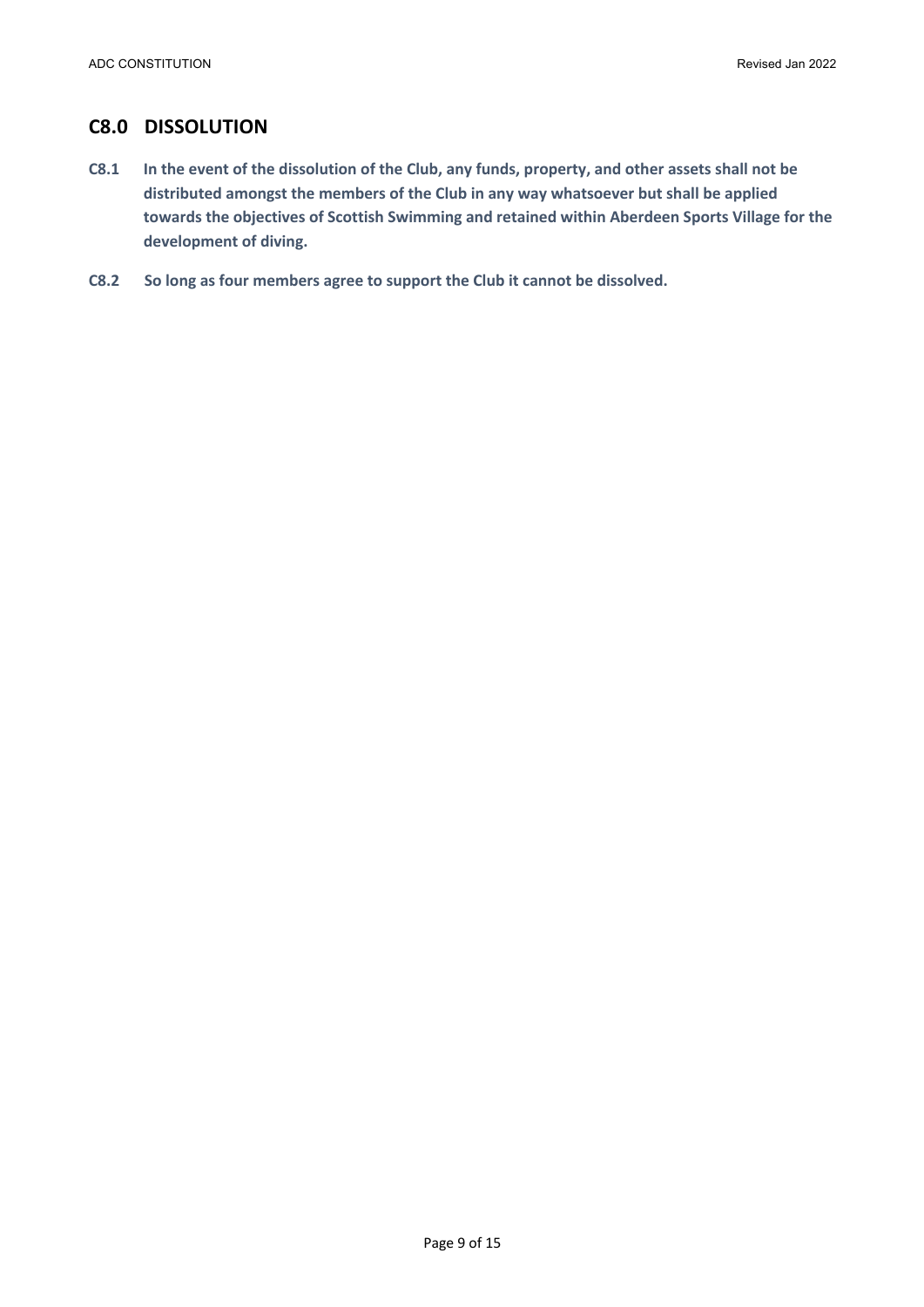### BYE-LAWS

### **BL1.0 MANAGEMENT**

- **BL1.1 The affairs of the Club shall be conducted by a Management Committee which shall consist of the Officers of the Club plus eight other Adult Members.**
- **BL1.2 The Officers of the Club, who shall be Honorary, shall consist of a President, Vice-President, Treasurer, Secretary, who shall be elected at an Annual General Meeting, as shall be the said Adult Members.**
- **BL1.3 If the post of any Officer or Adult committee member should fall vacant after such an election, the Management Committee shall have the power to fill the vacancy.**
- **BL1.4 All Management Committee members shall be Adult or Life members of the Club.**

### **BL1.5 Management Committee**

- *BL1.5.1 The Management Committee shall comprise the Officers of the Club (as defined in paragraph BL1.2), In addition a Membership Secretary, Head Coach, Team Manager, Communications Officer and Fundraising & Social Secretary. There will be an open invite for a representative of Scottish Swimming and Aberdeen Sports Village to attend all committee meetings and General meetings.*
- *BL1.5.2 The term of office for President, Secretary and Treasurer shall be three years, when possible one retiring annually in rotation.*
- *BL1.5.3 Not Used*
- *BL1.5.4 The term of office for the other Adult Members shall be one year*
- *BL1.5.5 Retiring members of the Management Committee may offer themselves for re-election.*
- *BL1.5.6 Management Committee member(s) elected or co-opted to fill a vacancy part way through a term of office shall retire in sequence with the original order of rotation.*
- *BL1.5.7 Management Committee members co-opted by the committee shall be subject to endorsement at the first EGM or AGM thereafter.*
- *BL1.5.8 The Management Committee shall be responsible for Running the day-to-day management and affairs of the Club as well as the following:*
	- *a)* The organisation and control of all members during Club hours.
	- b) The annual appointment of coaches and instructors.
	- c) The handicapping of Club events as necessary.
	- d) The organisation of aquatic activities as may be requested by other bodies.
	- e) Presenting annually their nominations for Hon. President and Hon. Vice President(s) to the AGM for ratification.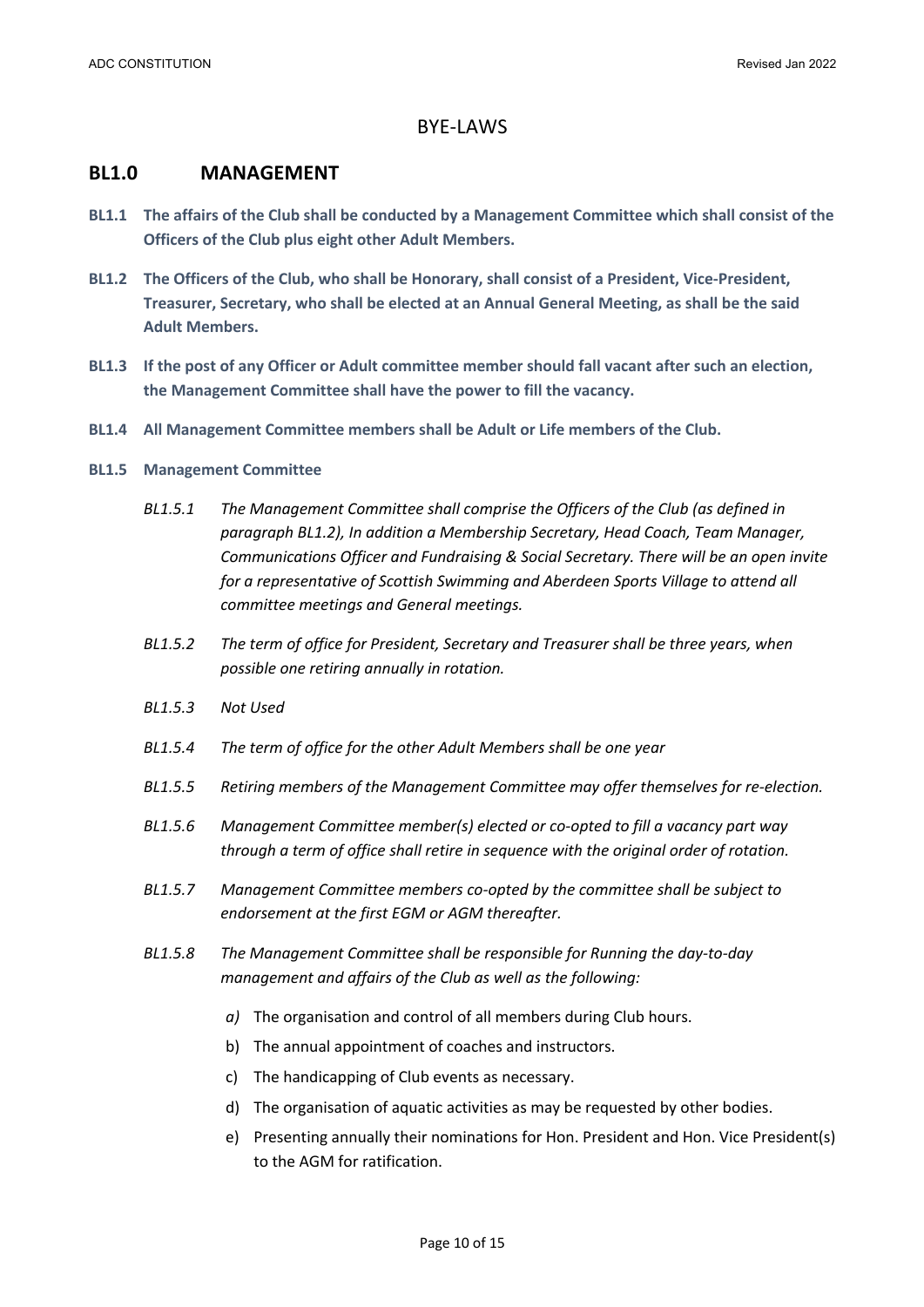- f) Considering and approving or otherwise nominations for Life Membership of the Club.
- *BL1.5.9 The Management Committee shall appoint such sub-committees as may be considered necessary.*
- *BL1.5.10 The Management Committee shall appoint at least one Wellbeing & Protection Officer (WPO) in accordance with section C10.6 of the SASA Constitution.*

### **BL2.0 COMMITTEE MEETINGS**

- **BL2.1 Committee Meetings Standing Orders**
	- *BL2.1.1 At all meetings, if a quorum is present, the Chair shall be taken not later than fifteen minutes after the appointed time of the meeting.*
	- *BL2.1.2 All Members when called to order at any meeting or gathering of the Club and not complying to the "rule of order" shall be expelled from the meeting.*
	- *BL2.1.3 The Chair at all meetings of the Club shall be the President. In the absence of the President, the Vice President shall substitute. In the absence of the President and Vice President, those in attendance shall appoint a substitute.*
	- *BL2.1.4 In the event of equality of votes in any resolution before the meeting which requires a choice to be made for the continued good governance of the Club, the Chair of a meeting shall have a second or casting vote.*
	- *BL2.1.5 The Chair of a meeting shall be the sole judge of questions of order and interpreter of the "rules" governing the Club.*
	- *BL2.1.6 A meeting must keep a record, in writing, of every decision taken by the meeting. The general rule is that any decision made by the meeting must be either a unanimous decision or a majority decision.*
	- *BL2.1.7 The minutes of all meetings will be circulated to Adult and Life Members.*
	- *BL2.1.8 A person is able to exercise the right to speak and vote at a meeting when:*
		- a) that person is able to communicate and vote, during the meeting, on the business of the meeting; and
		- b) *that person's vote can be taken into account in determining whether or not such motions are passed at the same time as the votes of all other persons attending the meeting.*
	- *BL2.1.9 A meeting need not be held in any particular place and the meeting may be held without any number of those participating in the meeting being together at the same place. In determining attendance at a meeting, it is immaterial whether any two or more persons attending it are in the same place as each other.*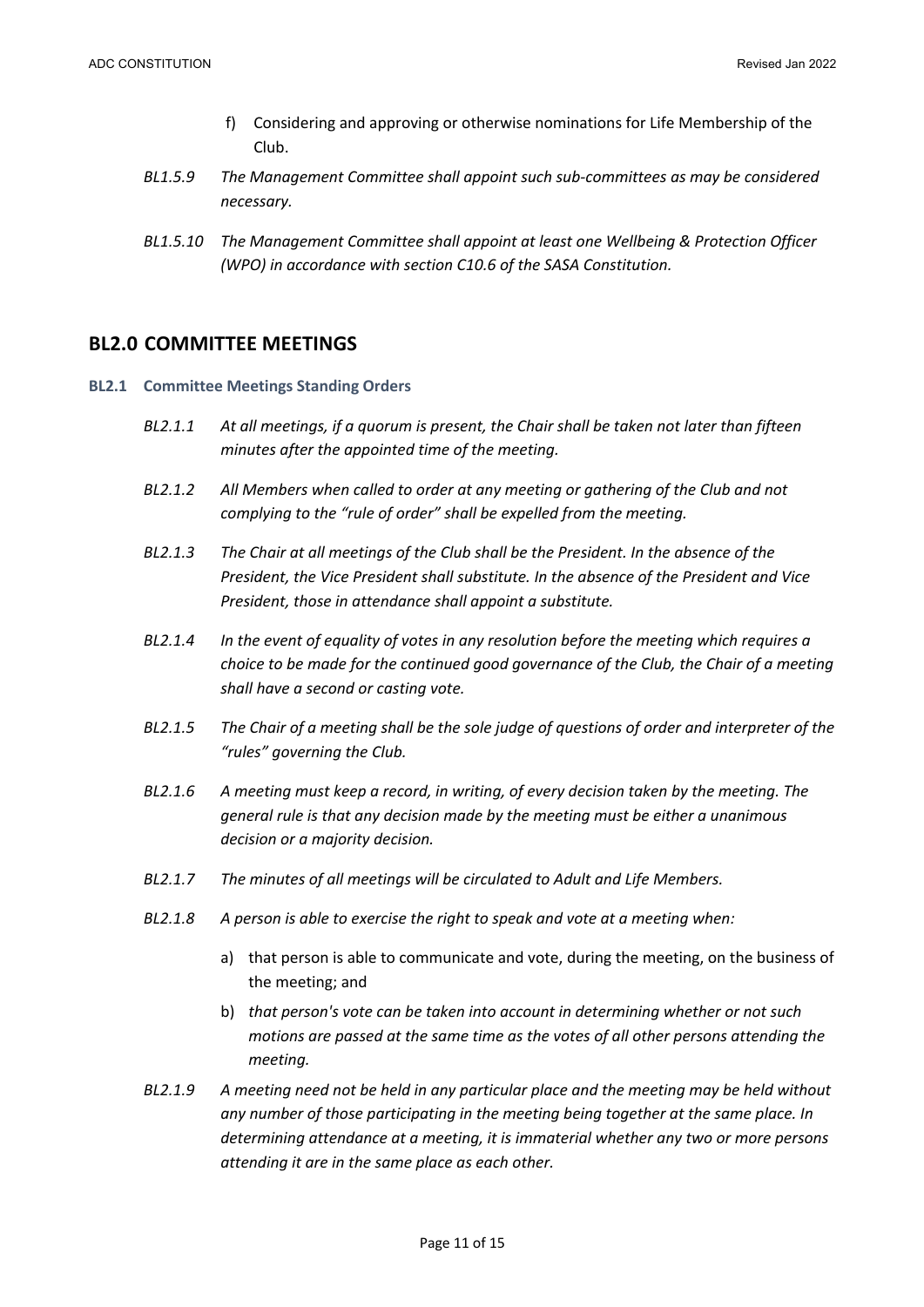*BL2.1.10 The Chair shall not speak to, oppose, or move any motion from the Chair. To do so, they shall vacate the Chair until that business is concluded. The meeting shall be presided over by a substitute Chair elected from among those present.*

#### **BL2.2 Management Committee Meetings**

- *BL2.2.1 The club shall hold Management Committee Meetings no less frequently than every three months.*
- *BL2.2.2 A Management Committee Meeting shall be called by the Secretary when there is business to transact or on request of an Officer of the Club or by an application in writing by at least seven Adult or Life Members of the Club.*
- *BL2.2.3 A quorum for Management Committee Meetings shall be at least one Officer of the Club and five Committee members.*
- *BL2.2.4 The business of the meeting shall be enacted in accordance with Section BL2.1 and BL2.2.8*
- *BL2.2.5 Notice of the date, time and venue of each committee meeting shall be announced via Club notification media at least 7(seven) days prior to the meeting. The format of the notice shall be agreed by the Management Committee*
- *BL2.2.6 Adult or Life Members who are not members of the Committee, may attend, but may only participate with the agreement of the Chair.*
- *BL2.2.7 All, except ex-officio members shall have a deliberative vote.*
- *BL2.2.8 No decision of the Committee may be altered or revoked without 14 (fourteen) days prior notice of intent, in writing, being given to the Secretary.*
- *BL 2.2.9 Business of the meeting shall be as below:*
	- a) President's Address
	- b) Apologies
	- c) Minutes of last meeting
	- d) Matters arising
	- e) Secretary's report
	- f) Treasurer's report
	- g) Team Managers' report
	- h) Head Coach report
	- i) AOCB
	- j) Date of next meeting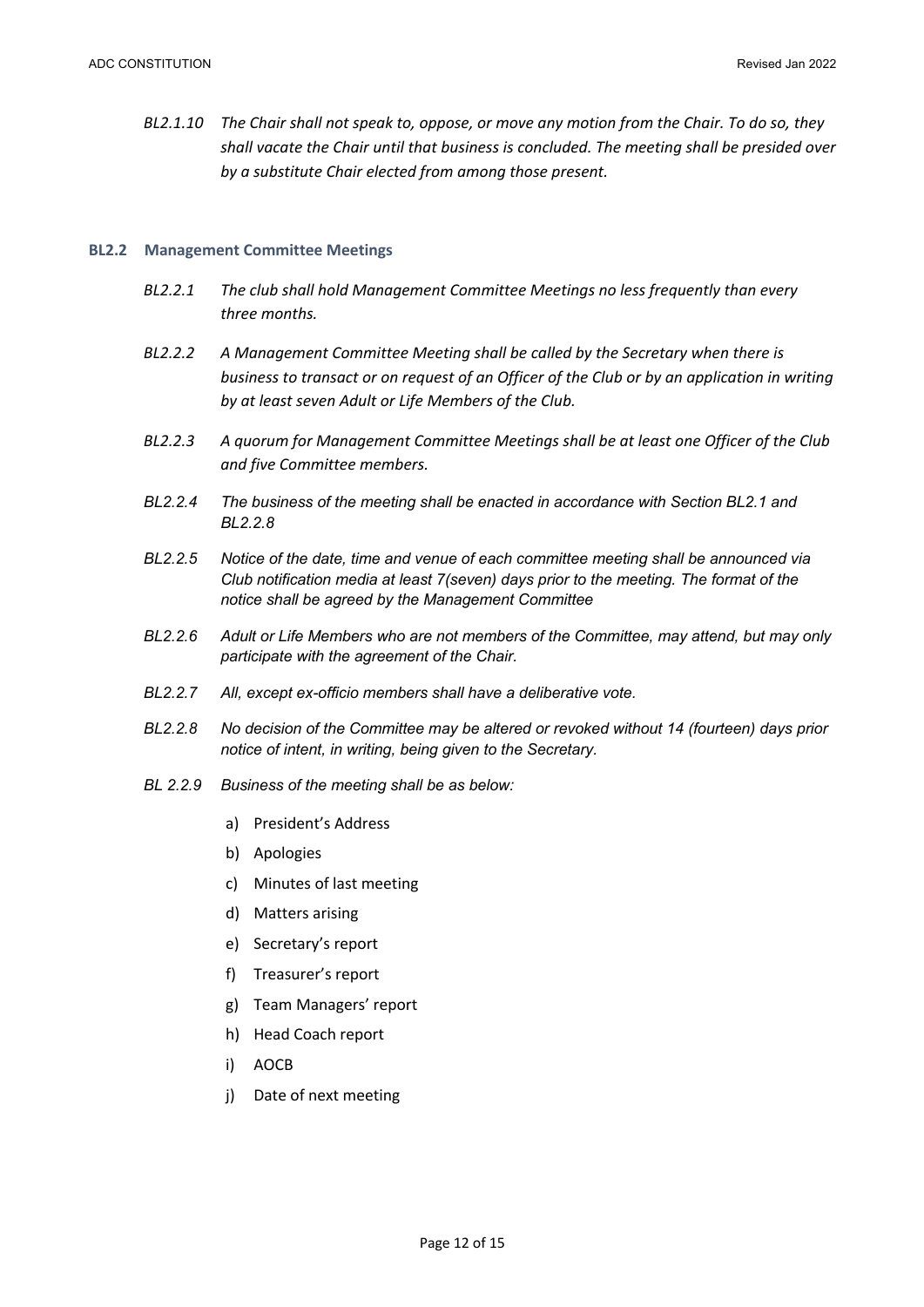### **BL3.0 FINANCE & ACCOUNTS**

- **BL3.1 The financial year shall run from 1st August – 31st July each year.**
- **BL3.2 The Treasurer shall be responsible for the preparation of Annual Accounts of the Club.**
- **BL3.3 The Accounts shall be audited / examined by an independent person(s) elected annually at the Annual General Meeting.**
- **BL3.4 All invoices / expenses received by the club should be signed off by an Officer of the Club before being processed by the Treasurer. All cheques drawn against the Club's funds shall be signed by a minimum of two Officers of the Club. When payments are required to be made by direct Bank transfer the Treasurer shall obtain e-mail/written agreement from the President or another Officer of the Club prior to making an electronic payment.**
- **BL3.5 The Management committee can enter into contracts and/or partnerships, on behalf of the Club, provided each proposal is fully discussed at and recorded in the minutes of a quorate committee meeting prior to the commitment being made.**
- **BL3.6 As an unincorporated organisation the responsibility for the financial liabilities of the club shall normally be dependent on who was responsible for the liability.**
- **BL3.7 Any surplus of the Club's income will be re-invested in the Club and not distributed to its members by way of dividend, distribution, bonus, honoraria or otherwise by way of profit.**
- **BL3.8 The Treasurer shall arrange for the Auditor(s) / Independent Examiner(s) to examine and certify the accounts and balance sheet before presentation of a certified summary to the AGM.**
- **BL3.9 The Treasurer shall submit a budget, to the last meeting of the Management Committee prior to the AGM, for the following financial year.**
- **BL3.10 The Treasurer shall submit a financial statement to the Management Committee no less frequently than every 3 (three) calendar months.**
- **BL3.11 All outgoing payments shall be made by cheque or direct bank transfer, duly authorised in accordance with paragraph BL3.4.**

### **BL4.0 DISCIPLINARY PROCEDURE, COMPLAINTS AND APPEALS**

- **BL4.1 General**
	- *BL4.1.1 All complaints and appeals, except for doping, wellbeing or protection, or alleged criminal offences, shall be dealt with in accordance with Sections BL4.2, BL4.3 and BL4.4.*
	- *BL4.1.2 Complaints involving doping should be referred to British Swimming as Per Scottish Swimming Company Rule R13.1.3.*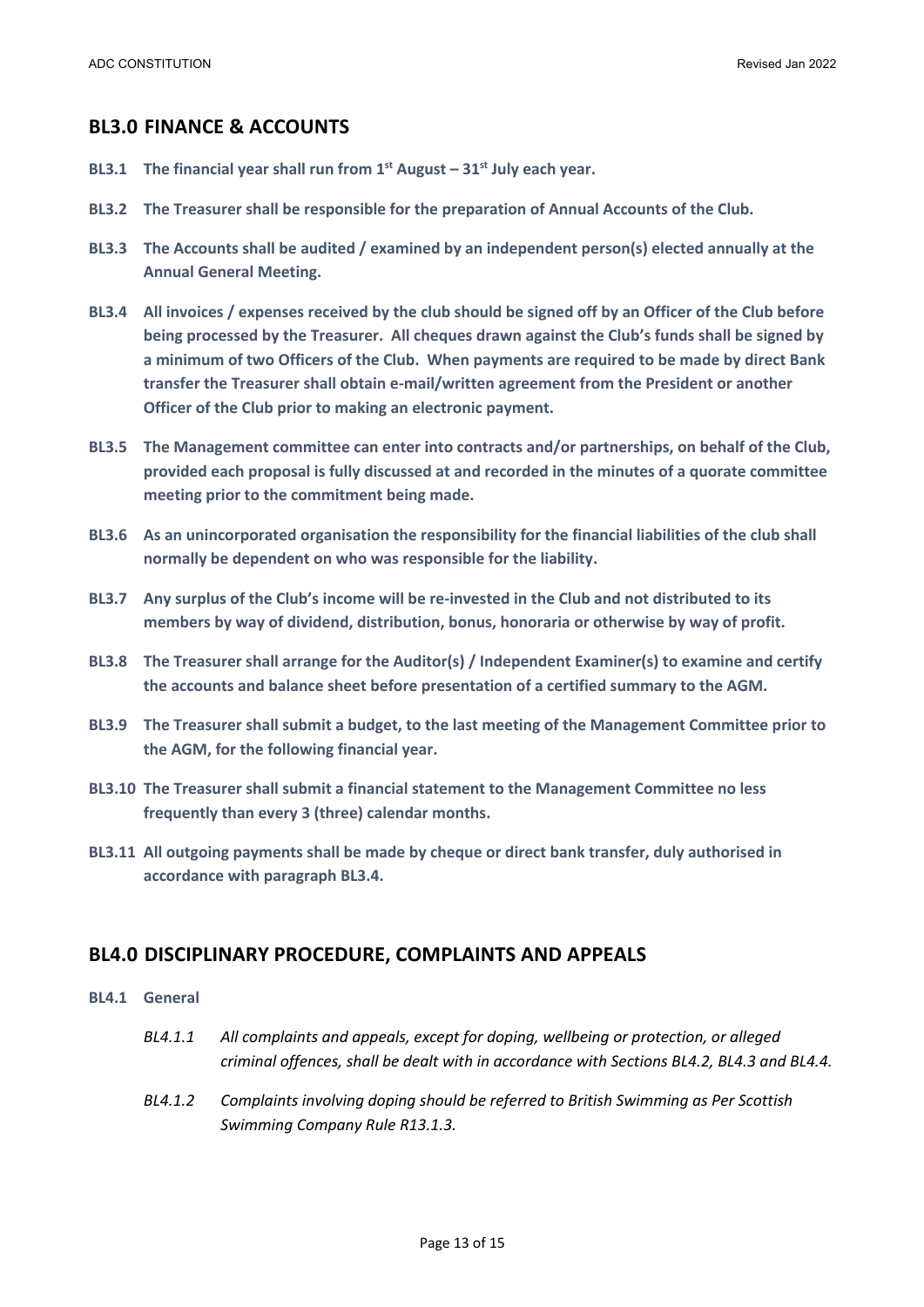*BL4.1.3 Complaints involving, wellbeing or protection, or other criminal offences shall be referred to Scottish Swimming within 48 hours, in accordance with Scottish Swimming Company Rule R13.2.1.*

### **BL4.2 Disciplinary Procedure**

- *BL4.2.1 In the event that the behaviour of a diver, member of the coaching team or Management Group or a parent volunteer contravenes the Club's codes of conduct, the following action will be taken.*
- *BL4.2.2 The President, or a deputising club official, will conduct an investigation into the alleged breach of the Club's codes of conduct as they see fit and all persons and parties shall cooperate fully with the same. Failure to co-operate may amount to misconduct.*
- *BL4.2.3 The Investigating Club Official shall thereafter be entitled at any time to decide to:*
	- a) Apply a sanction to the person(s) being investigated
	- b) Refer the matter to a Club Complaint panel
	- c) Take no further action
	- d) Pursue an alternative resolution, which may include Mediation, Arbitration or Conciliation.
- *BL4.2.4 The Club will keep a record of each stage of the disciplinary process.*

#### **BL4.3 Complaints**

- *BL4.3.1 A complaint, which is a formal expression of dissatisfaction or allegation of unfair practice in connection with aquatic sports as governed by Scottish Swimming, can be made by:*
	- a) Any member of the Club.
	- b) A parent or guardian on behalf of a Junior member as defined in paragraph C3.1(b).
	- c) A parent or guardian on behalf of a Member classified as a Vulnerable Person, defined as a person who lacks sufficient capacity to present a complaint by themselves.
	- d) Any Individual.
- *BL4.3.2 A complaint must be made in accordance with Scottish Swimming Company Rules Sections R12 to R15.*

#### **BL4.4 Appeals**

*BL4.4.1 An appeal may be made against decisions taken by the Club in respect to the outcome of a submitted complaint or against decisions taken by a National Complaints Committee.*